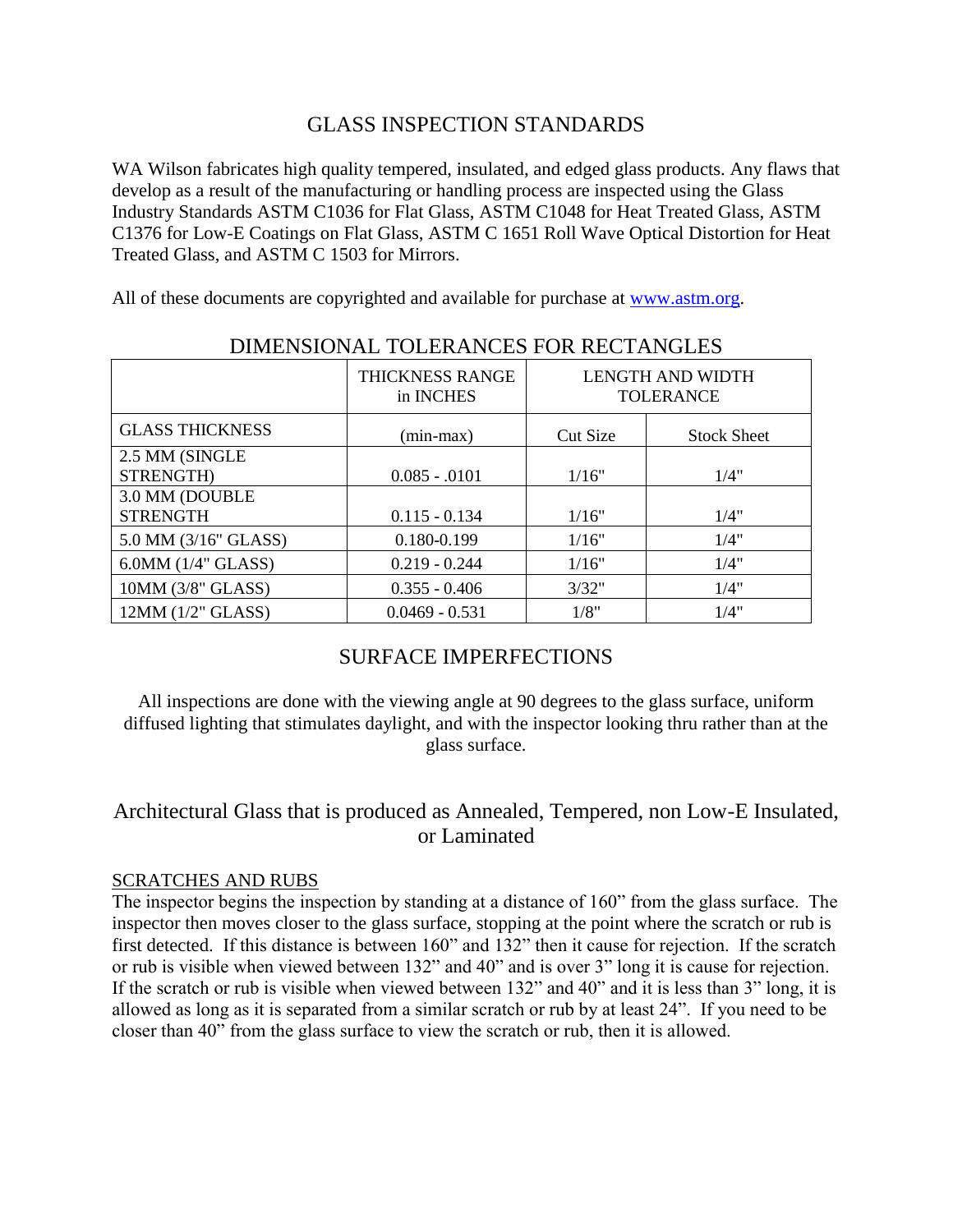### BUBBLES, PITS, KNOTS, and DIRT

With the inspector standing at 39" from the glass surface, and the glass thickness is  $\frac{1}{4}$ " or less, bubbles, pits, knots, or dirt is allowed if the average of blemish's length and width is 1/16" or less. Blemishes with an average length and width of 3/32" are allowed if they are separated from a similar blemish by at least 24". Bubbles, pits, knots and dirt is not allowed if their average length and width exceeds 3/32"

### EDGE CHIPS

- DEPTH- measuring from the face of the glass a chip is allowed if it's depth does not exceed more than 50% of the glass thickness
- WIDTH- measuring the perpendicular distance from the edge of the glass to the inner edge of the chip, a chip is allowed up to half of the glass thickness or  $\frac{1}{4}$ , whichever is greater; for mirrors up to half of the mirror thickness or 1/16", whichever is greater.
- LENGTH- measuring parallel from the edge of the glass to the edge of a chip, a chip is allowed if its length does not exceed two times its width.

# Architectural Glass Coated with Hard or Soft Coat Low-E.

### SCRATCHES AND RUBS

The inspector begins the inspection by standing at a distance of 120" from the glass surface. The inspector then moves closer to the glass surface, stopping at the point where the scratch or rub is first detected. If the scratch or rub is visible at a distance of 120", is over 3" long, and is located in the central viewing area (defined as 80% of the length and 80% of the width dimensions centered on the lite of glass) then it is cause for rejection.

#### COATING PINHOLES

Coating pinholes greater than 1/16" of an inch are not allowed. Pinholes less than 1/16" in diameter are allowed if they are located outside of the central viewing area. At a distance of 120" from the glass surface, three or more pinholes greater than 3/64" in size are not allowed if they are located within a 6" diameter cluster of one another.

#### COLORATION

Low-e coated glass may exhibit a hue or coloration that is not apparent in architectural samples, especially in shaded or darkened light or when viewed at a glancing angle. This coloration is inherent to the coating process and is not a reason for rejection.

# Spandrel Glass

All inspections are done with the viewing angle at 90 degrees to the glass surface, standing outside the building, and at a distance of 180" from the glass surface. Spandrel glass is not intended to be viewed from the interior.

Color and reflectance may vary when viewed under a uniform, opaque background. This is not considered a defect.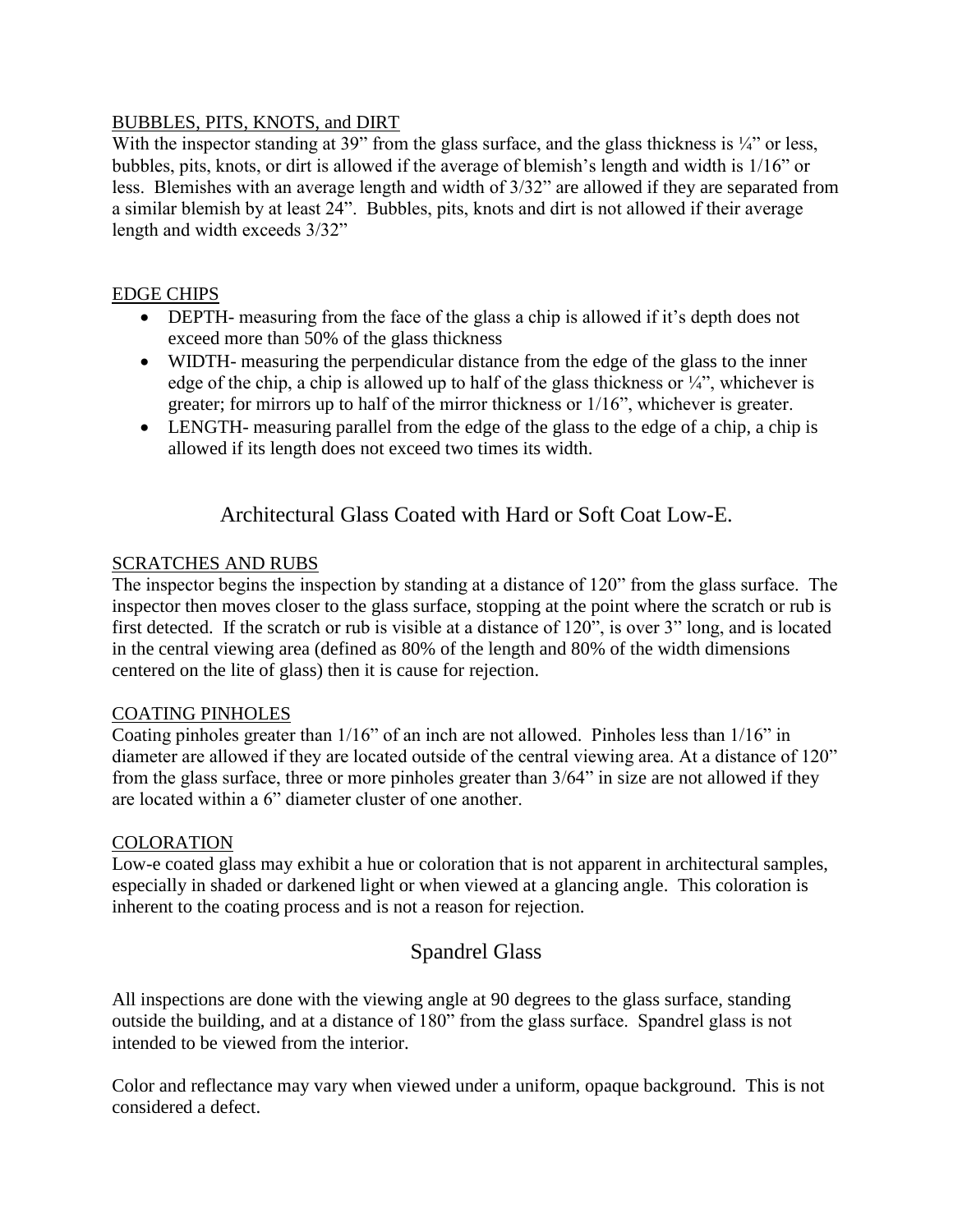## Heat Treated Glass

#### GLASS DISTORTION

The factors inherent in the heat treating process in a horizontal oven may change the surface of the treated glass and result in a distortion of reflected objects when viewed on the glass surface. The ability of the viewer to see this distortion is dependent on the size and shape of the glass, the location that the glass is glazed on the building, and the distance the viewer stands from the glass surface. Reflective coated glass as well as the expansion and contraction of the air space between the glass surfaces of an insulated unit can also enhance this distortion. These are not considered defects and are not cause for rejection.

#### MAXIMUM BOW AND WARP TOLERANCES

Due to the nature of the furnace, glass that is heat treated is not as flat as annealed glass. The amount of the distortion can be reduced by using heat strengthened in lieu of fully tempered glass. The following ASTM C1048 chart contains information on the allowable bow and warp based on the glass thickness, length, and width.

| <b>EDGE</b>       | 1/8"   | 3/16"  | 1/4"   | 3/8"   | $1/2$ " |
|-------------------|--------|--------|--------|--------|---------|
| <b>DIMENSIONS</b> |        |        |        |        |         |
| $0-20"$           | 5/64"  | 1/8"   | 5/64"  | 5/64"  | 5/64"   |
| $>20$ " - 35"     | 5/64"  | 5/32"  | 1/8"   | 5/64"  | 5/64"   |
| $>35" - 47"$      | 5/64"  | 13/64" | 5/32"  | 5/64"  | 5/64"   |
| $>47"$ - 59"      | 1/8"   | 9/32"  | 13/64" | 13/64" | 5/64"   |
| $>59"$ - 71"      | 13/64" | 11/32" | 9/32"  | 13/64" | 5/32"   |
| $>71$ " - 83"     | 15/32" | 15/32" | 11/32" | 15/64" | 13/64"  |
| $>83"$ - 94"      | 9/32"  | 17/32" | 15/32" | 9/32"  | 13/64"  |
| $>94"$ - 106"     |        | 21/32" | 17/32" | 11/32" | 9/32"   |
| $>106" - 118"$    |        | 3/4"   | 21/32" | 15/32" | 3/8"    |
| $>118" - 130"$    |        |        | 3/4"   | 9/16"  | 15/32"  |
| $>130"$ - 144"    |        |        | 13/16" | 21/32" | 17/32"  |

## GLASS THICKNESS

### STRAIN PATTERN AND QUENCH MARKS

Heat treated glass may display visible strain patterns, also called quench marks. These appear as geometric iridescence colored shadows. The strain pattern may appear under certain lighting conditions, such as polarized light. Strain patterns are the result of stress created in certain areas of the glass during the air quench cooling process. Strain pattern is an inherent characteristic of heat treated glass and is not considered a defect.